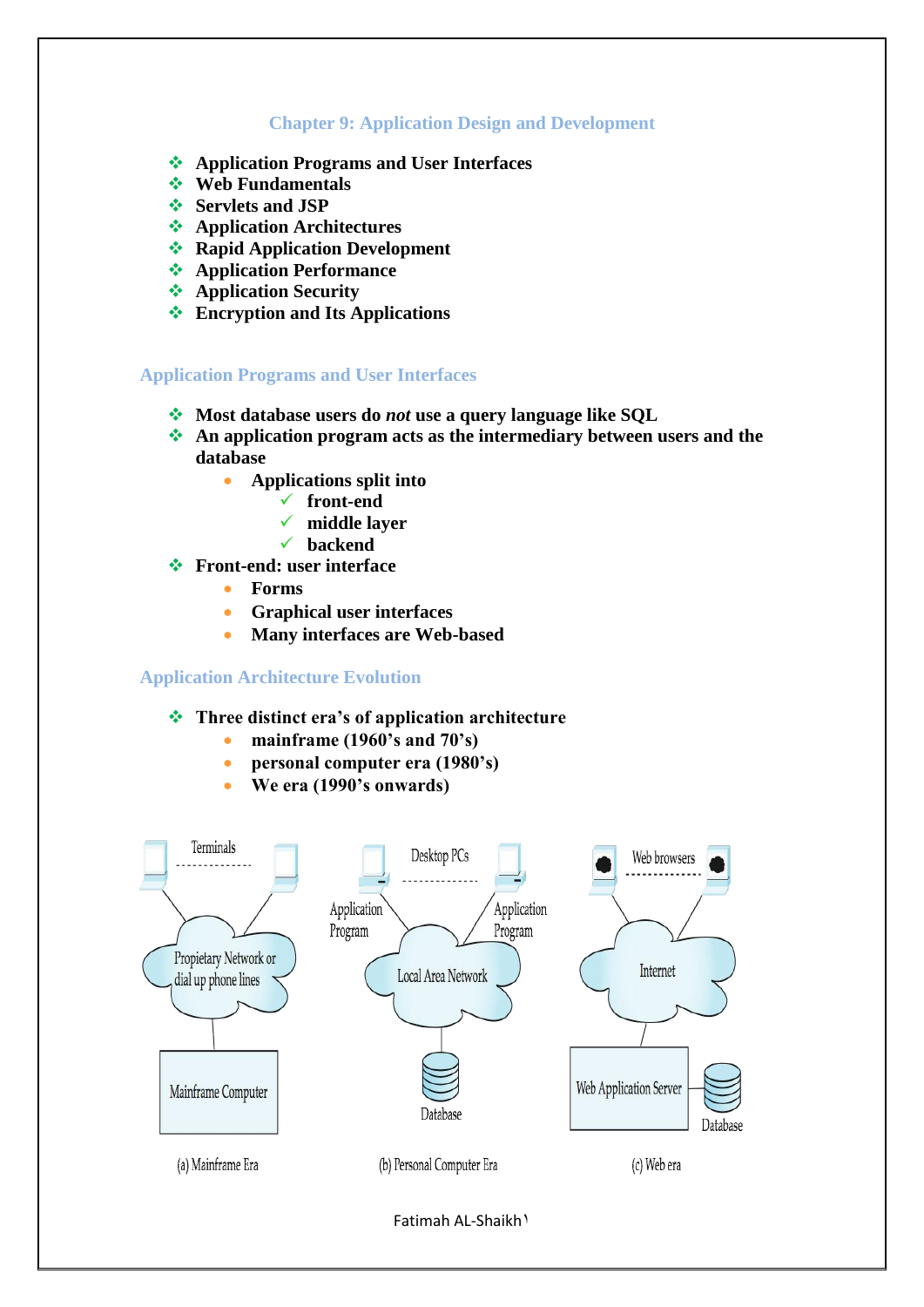## **Web Interface**

- **Web browsers have become the de-facto standard user interface to databases**
	- **Enable large numbers of users to access databases from anywhere**
	- **Avoid the need for downloading/installing specialized code, while providing a good graphical user interface**
		- **Javascript, Flash and other scripting languages run in browser, but are downloaded transparently**
	- **Examples: banks, airline and rental car reservations, university course registration and grading, an so on.**

## **The World Wide Web**

- **The Web is a distributed information system based on hypertext.**
- **Most Web documents are hypertext documents formatted via the HyperText Markup Language (HTML)**
- $\div$  **HTML** documents contain
	- **text along with font specifications, and other formatting instructions**
	- **hypertext links to other documents, which can be associated with regions of the text.**
	- **forms, enabling users to enter data which can then be sent back to the Web server**

## **Uniform Resources Locators**

- **In the Web, functionality of pointers is provided by Uniform Resource Locators (URLs).**
- **URL example:**

## **[http://www.acm.org/sigmod](http://a/)**

- **The first part indicates how the document is to be accessed** 4 **"http" indicates that the document is to be accessed using the Hyper Text Transfer Protocol.**
- **The second part gives the unique name of a machine on the Internet.**
- **The rest of the URL identifies the document within the machine.**
- **The local identification can be:**
	- **The path name of a file on the machine, or**
	- **An identifier (path name) of a program, plus arguments to be passed to the program**
		- **E.g., <http://www.google.com/search?q=silberschatz>**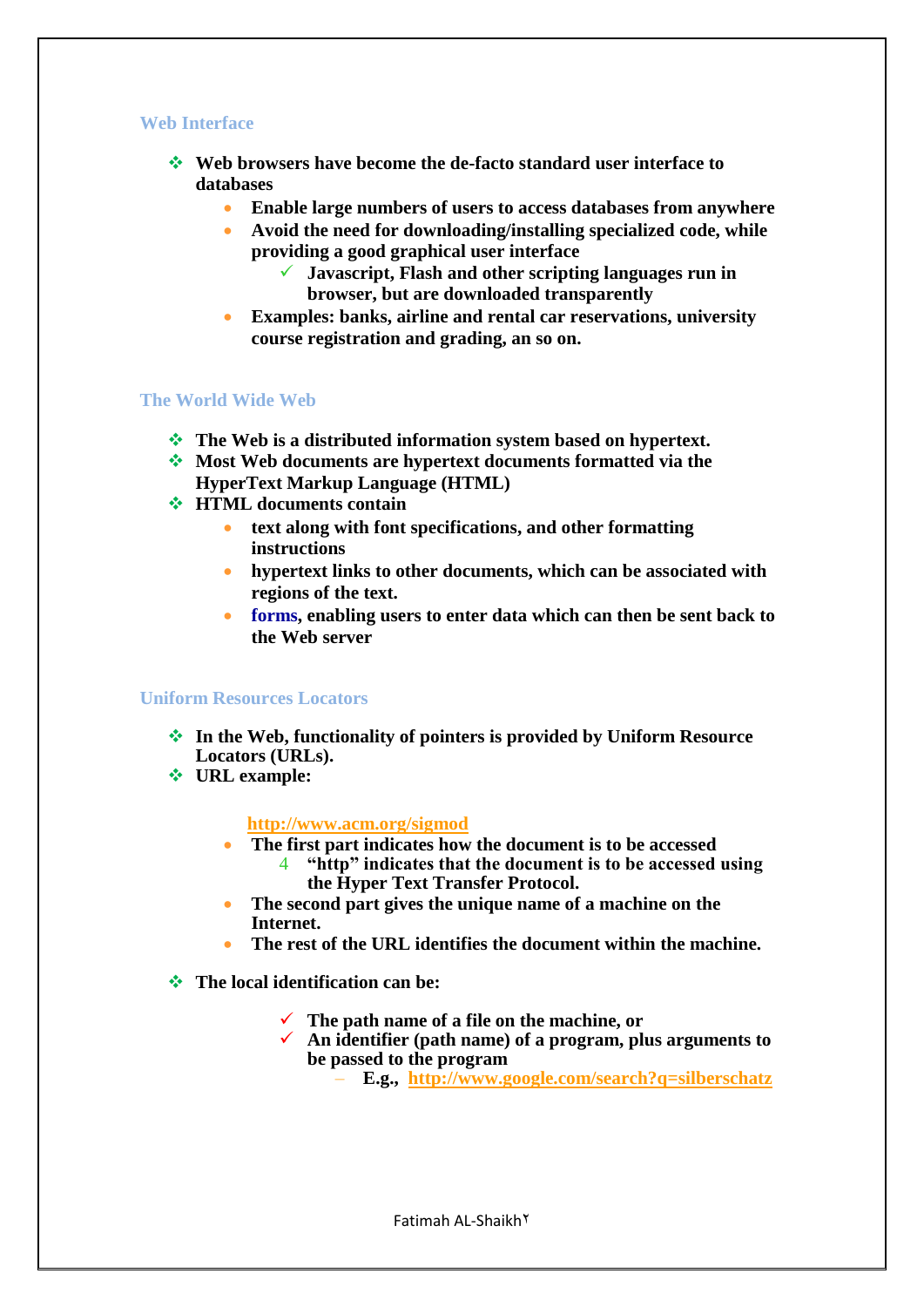#### **HTML and HTTP**

- **HTML provides formatting, hypertext link, and image display features including tables, stylesheets (to alter default formatting), etc.**
- **HTML also provides input features**
	- **Select from a set of options**
		- **Pop-up menus, radio buttons, check lists**
	- **Enter values**
		- **Text boxes**
	- **Filled in input sent back to the server, to be acted upon by an executable at the server**
- **HyperText Transfer Protocol (HTTP) used for communication with the Web server**

## **Sample HTML Source Text**

#### **<html>**

**<body>**

```
 <table border><tr> <th>ID</th> <th>Name</th> <th>Department</th> </tr>
   <tr> <td>00128</td> <td>Zhang</td> <td>Comp. Sci.</td> </tr>
```
## **</table>**

**….**

```
 <form action="PersonQuery" method=get>
   Search for: 
      <select name="persontype">
        <option value="student" selected>Student </option>
        <option value="instructor"> Instructor </option>
      </select> <br>
   Name: <input type=text size=20 name="name">
   <input type=submit value="submit">
```
## **</form>**

**</body> </html>**

## **Display of Sample HTML Source**

| ID |                      | $\parallel$ Name $\parallel$ Department $\parallel$ |  |
|----|----------------------|-----------------------------------------------------|--|
|    |                      | $\boxed{00128}$ Zhang $\boxed{\text{Comp. Sci.}}$   |  |
|    |                      | 12345 Shankar Comp. Sci.                            |  |
|    | 19991 Brandt History |                                                     |  |

Search for: Student

| \ame:  |  |
|--------|--|
| submit |  |

Fatimah AL-Shaikh $\tilde{r}$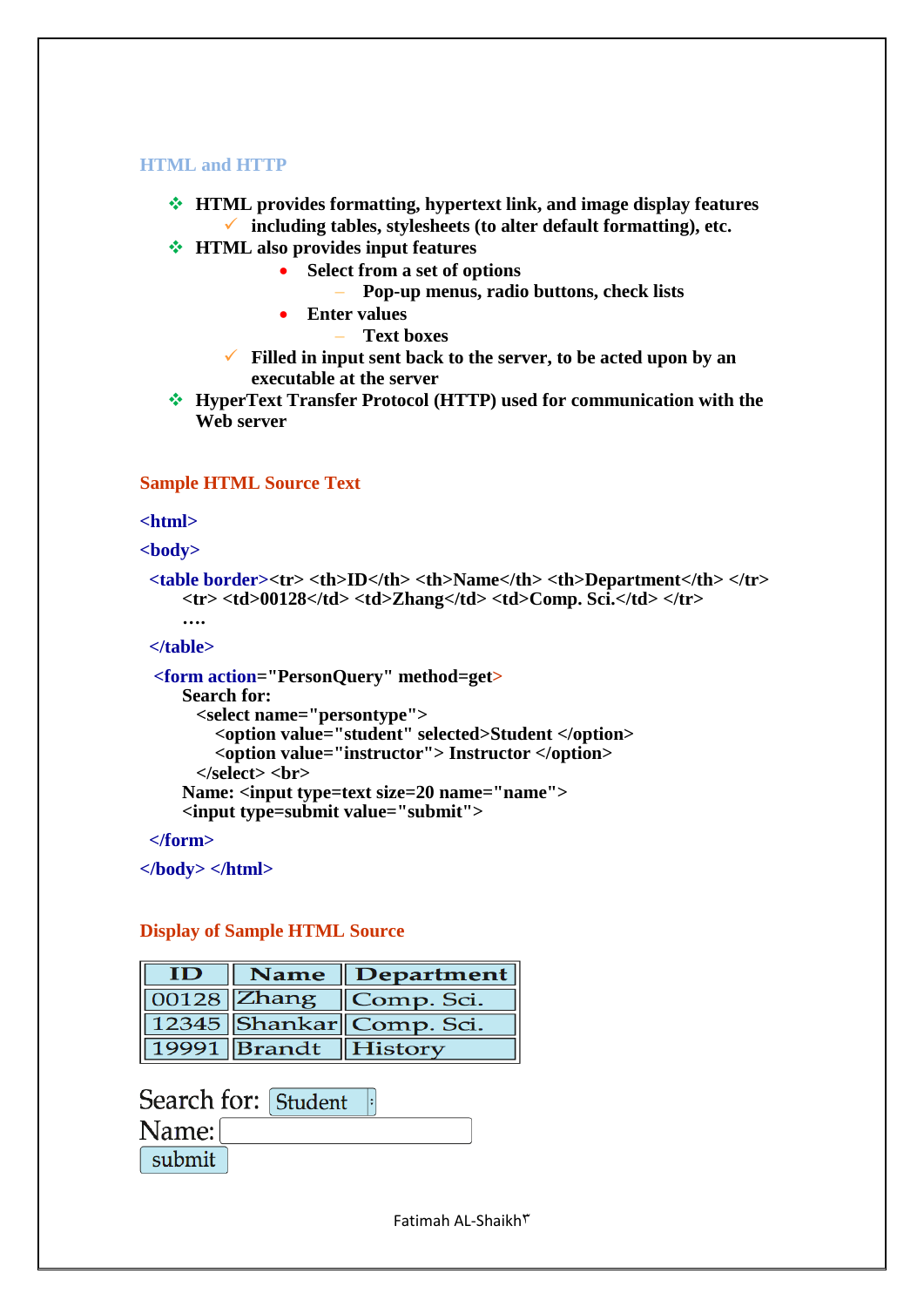#### **Web Servers**

- **A Web server can easily serve as a front end to a variety of information services.**
- **The document name in a URL may identify an executable program, that, when run, generates a HTML document.**
	- **When an HTTP server receives a request for such a document, it executes the program, and sends back the HTML document that is generated.**
	- **The Web client can pass extra arguments with the name of the document.**
- **To install a new service on the Web, one simply needs to create and install an executable that provides that service.**
	- **The Web browser provides a graphical user interface to the information service.**
- **Common Gateway Interface (CGI): a standard interface between web and application server**

**Three-Layer Web Architecture**



#### **Two-Layer Web Architecture**

**Multiple levels of indirection have overheads Alternative: two-layer architecture**



Fatimah AL-Shaikh $\frac{2}{3}$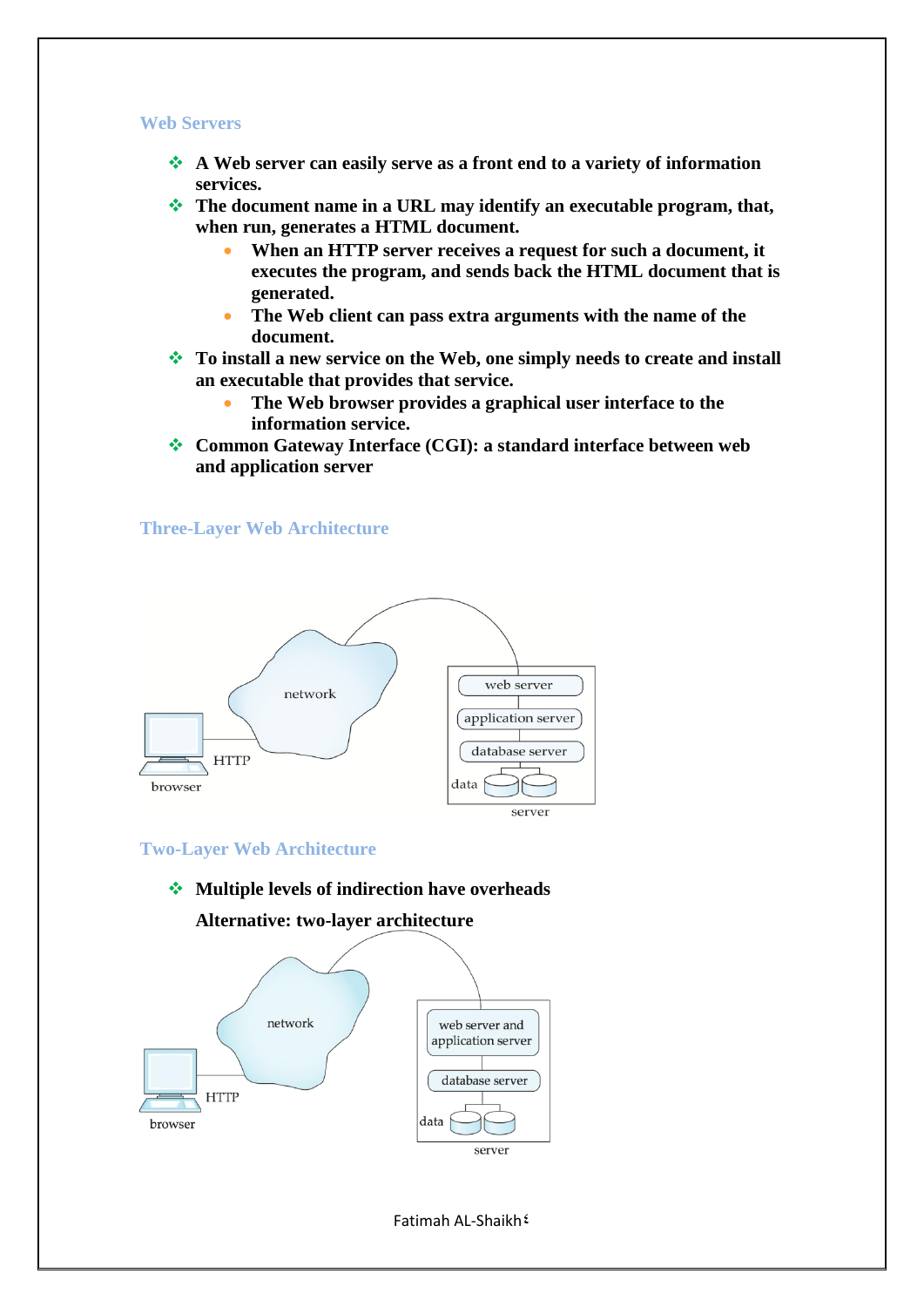#### **HTTP and Sessions**

- **The HTTP protocol is connectionless** 
	- **That is, once the server replies to a request, the server closes the connection with the client, and forgets all about the request**
	- **In contrast, Unix logins, and JDBC/ODBC connections stay connected until the client disconnects**
		- **retaining user authentication and other information**
	- **Motivation: reduces load on server** 
		- **operating systems have tight limits on number of open connections on a machine**
- **Information services need session information**

 **E.g., user authentication should be done only once per session**  $\div$  Solution: use a cookie

#### **Sessions and Cookies**

- **A cookie is a small piece of text containing identifying information**
	- **Sent by server to browser** 
		- **Sent on first interaction, to identify session**
	- **Sent by browser to the server that created the cookie on further interactions**
		- **part of the HTTP protocol**
	- **Server saves information about cookies it issued, and can use it when serving a request**
		- **E.g., authentication information, and user preferences**
- **Cookies can be stored permanently or for a limited time**

#### **Servlets**

- **Java Servlet specification defines an API for communication between the Web/application server and application program running in the server**
	- **E.g., methods to get parameter values from Web forms, and to send HTML text back to client**
- **Application program (also called a servlet) is loaded into the server**
	- **Each request spawns a new thread in the server**
		- **thread is closed once the request is serviced**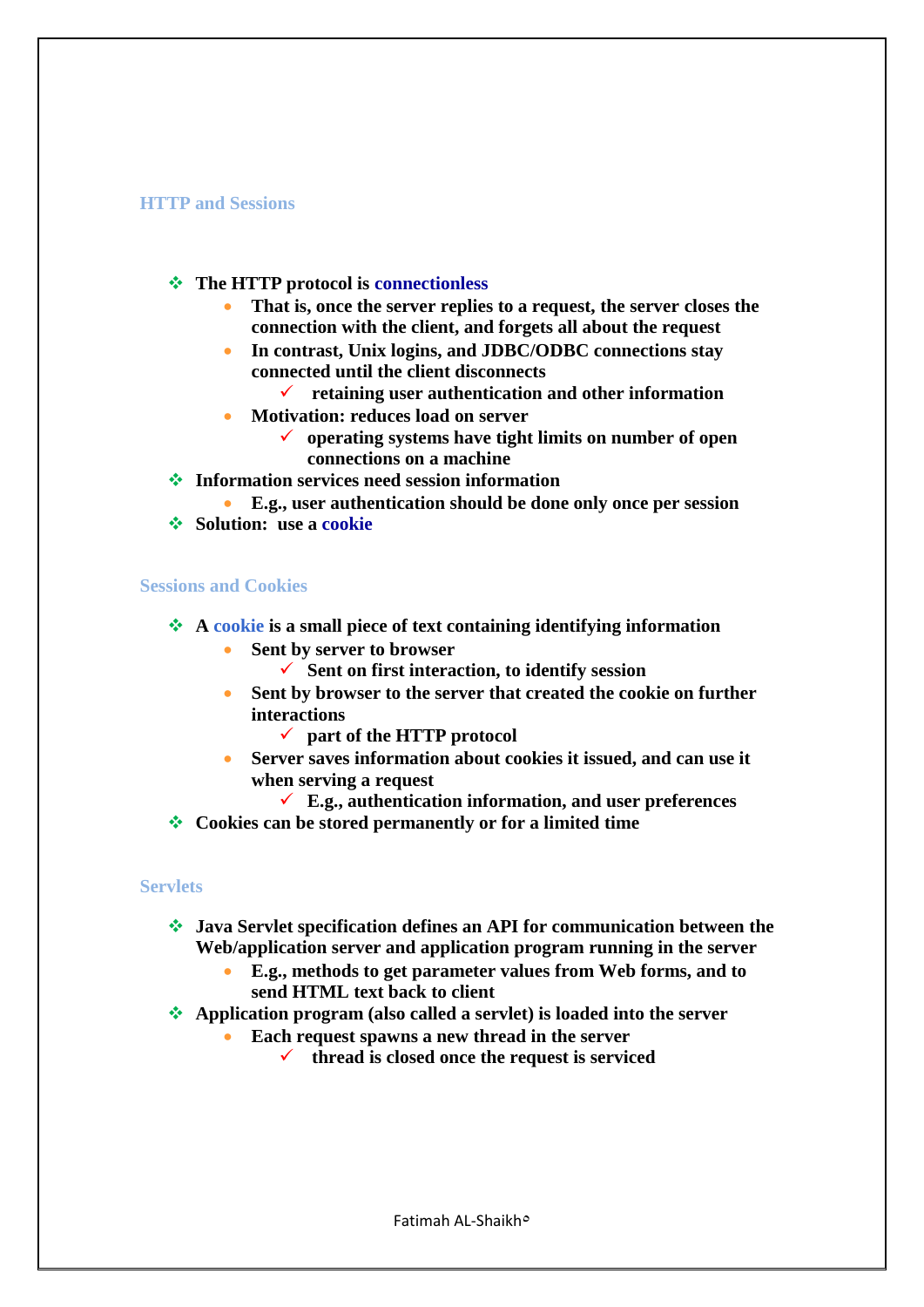## **Example Servlet Code**

```
import java.io.*;
import javax.servlet.*;
import javax.servlet.http.*;
public class PersonQueryServlet extends HttpServlet {
  public void doGet (HttpServletRequest request, HttpServletResponse 
     response)
               throws ServletException, IOException
  {
    response.setContentType("text/html");
    PrintWriter out = response.getWriter();
    out.println("<HEAD><TITLE> Query Result</TITLE></HEAD>");
    out.println("<BODY>");
      ….. BODY OF SERVLET (next slide) …
    out.println("</BODY>");
    out.close();
  }
}
```

```
Example Servlet Code
```

```
String persontype = request.getParameter("persontype");
String number = request.getParameter("name");
if(persontype.equals("student")) {
   ... code to find students with the specified name ...
   ... using JDBC to communicate with the database ..
   out.println("<table BORDER COLS=3>");
  out.println(" <tr> <td>ID</td> <td>Name: </td>" + " <td>Department</td>
     </tr>");
   for(... each result ...){
     ... retrieve ID, name and dept name
     ... into variables ID, name and deptname
     out.println("<tr> <td>" + ID + "</td>" + "<td>" + name + "</td>" +
      "<td>" + deptname 
            + "</td></tr>");
   };
   out.println("</table>");
}
else {
   ... as above, but for instructors ...
}
```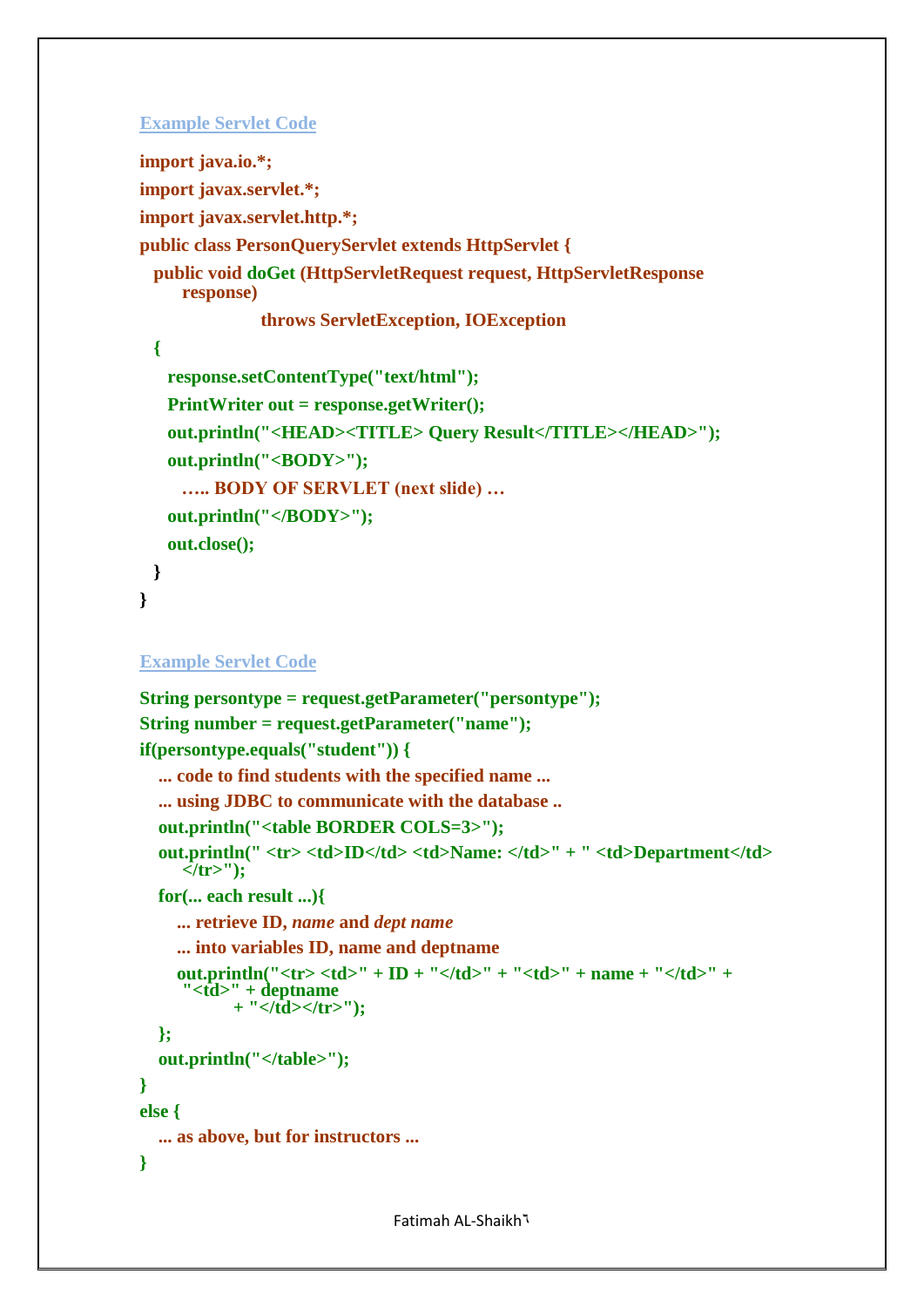## **Servlet Sessions**

- **Servlet API supports handling of sessions** 
	- **Sets a cookie on first interaction with browser, and uses it to identify session on further interactions**
- **To check if session is already active:**
	- **if (request.getSession(false) == true)**
		- **.. then existing session**
		- **else .. redirect to authentication page**
	- **authentication page**
		- **check login/password**
		- **request.getSession(true): creates new session**
- **Store/retrieve attribute value pairs for a particular session**
	- **session.setAttribute("userid", userid)**
	- **session.getAttribute("userid")**

## **Servlet Support**

- **Servlets run inside application servers such as** 
	- **Apache Tomcat, Glassfish, JBoss**
	- **BEA Weblogic, IBM WebSphere and Oracle Application Servers**
- **Application servers support** 
	- **deployment and monitoring of servlets**
	- **Java 2 Enterprise Edition (J2EE) platform supporting objects, parallel processing across multiple application servers, etc**

## **Server-Side Scripting**

- **Server-side scripting simplifies the task of connecting a database to the Web**
	- **Define an HTML document with embedded executable code/SQL queries.**
	- **Input values from HTML forms can be used directly in the embedded code/SQL queries.**
	- **When the document is requested, the Web server executes the embedded code/SQL queries to generate the actual HTML document.**
- **Numerous server-side scripting languages**
	- **JSP, PHP**
	- **General purpose scripting languages: VBScript, Perl, Python**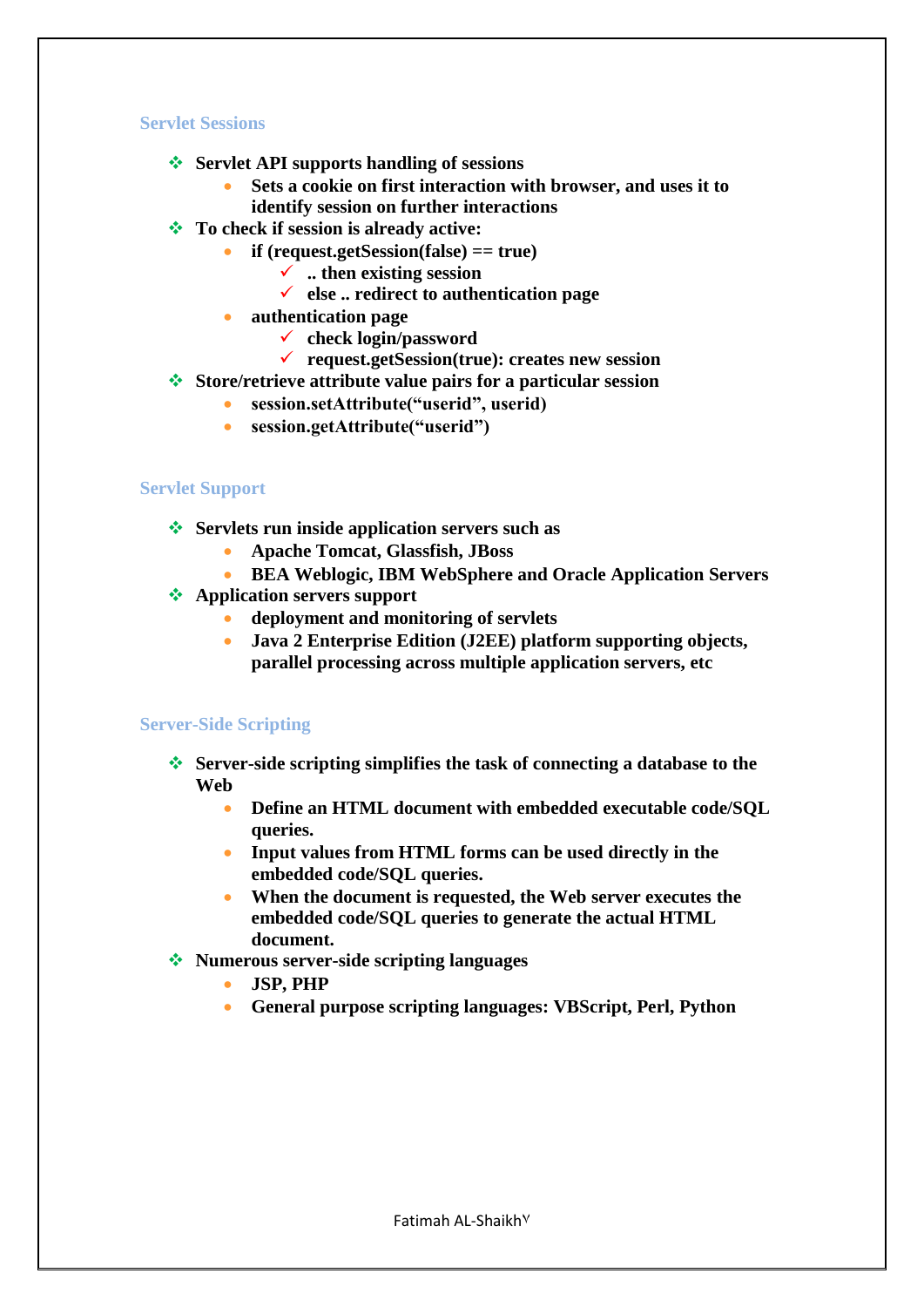## **Java Server Pages (JSP)**

```
 A JSP page with embedded Java code
 <html>
 <head> <title> Hello </title> </head>
 <body>
 <% if (request.getParameter("name") == null)
 { out.println("Hello World"); }
 else { out.println("Hello, " + request.getParameter("name")); }
 %>
 </body>
 </html>
```
**JSP is compiled into Java + Servlets**

- **JSP allows new tags to be defined, in tag libraries**
	- **such tags are like library functions, can are used for example to build rich user interfaces such as paginated display of large datasets**

## **PHP**

- $}$  **PHP** is widely used for Web server scripting
- **Extensive libaries including for database access using ODBC**

 **<html>**

```
<head> <title> Hello </title> </head>
<body>
<?php if (!isset($_REQUEST["name"]))
{ echo "Hello World"; }
else { echo "Hello, " + $_REQUEST["name"]; }
?>
</body>
</html>
```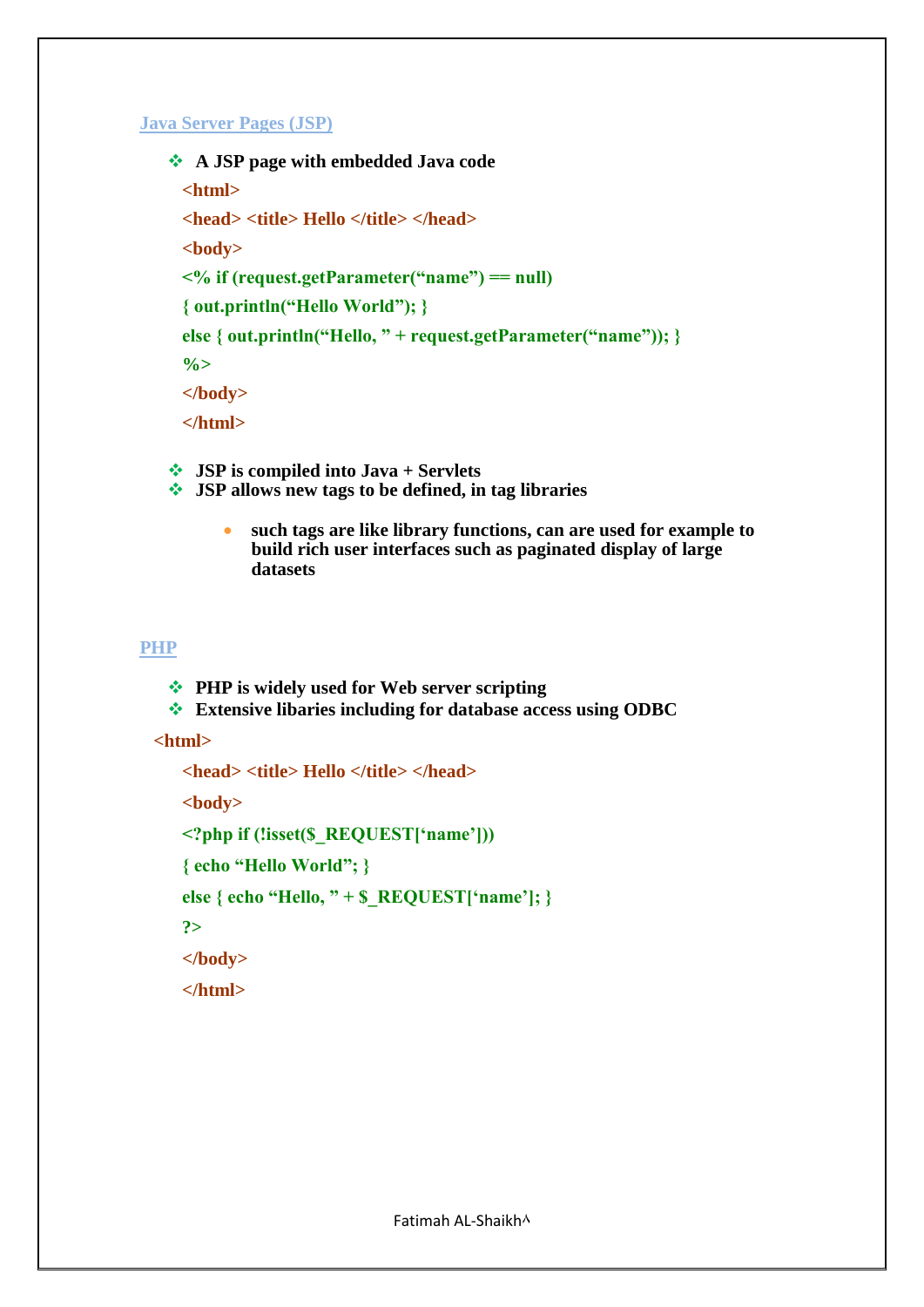## **Client Side Scripting**

- **Browsers can fetch certain scripts (client-side scripts) or programs along with documents, and execute them in "safe mode" at the client site**
	- **Javascript**
	- **Macromedia Flash and Shockwave for animation/games**
	- **VRML**
	- **Applets**
- **Client-side scripts/programs allow documents to be active**
	- **E.g., animation by executing programs at the local site**
	- **E.g., ensure that values entered by users satisfy some correctness checks**
	- **Permit flexible interaction with the user.**
		- **Executing programs at the client site speeds up interaction by avoiding many round trips to server**

## **Client Side Scripting and Security**

- **Security mechanisms needed to ensure that malicious scripts do not cause damage to the client machine**
	- **Easy for limited capability scripting languages, harder for general purpose programming languages like Java**
- **E.g., Java"s security system ensures that the Java applet code does not make any system calls directly**
	- **Disallows dangerous actions such as file writes**
	- **Notifies the user about potentially dangerous actions, and allows the option to abort the program or to continue execution.**

## **Javascript**

- **Javascript very widely used**
	- **forms basis of new generation of Web applications (called Web 2.0 applications) offering rich user interfaces**
- **Javascript functions can**
	- **check input for validity**
	- **modify the displayed Web page, by altering the underling document object model (DOM) tree representation of the displayed HTML text**
	- **communicate with a Web server to fetch data and modify the current page using fetched data, without needing to reload/refresh the page**
		- **forms basis of AJAX technology used widely in Web 2.0 applications**
		- **E.g. on selecting a country in a drop-down menu, the list of states in that country is automatically populated in a linked drop-down menu**  $\checkmark$

Fatimah AL-Shaikh9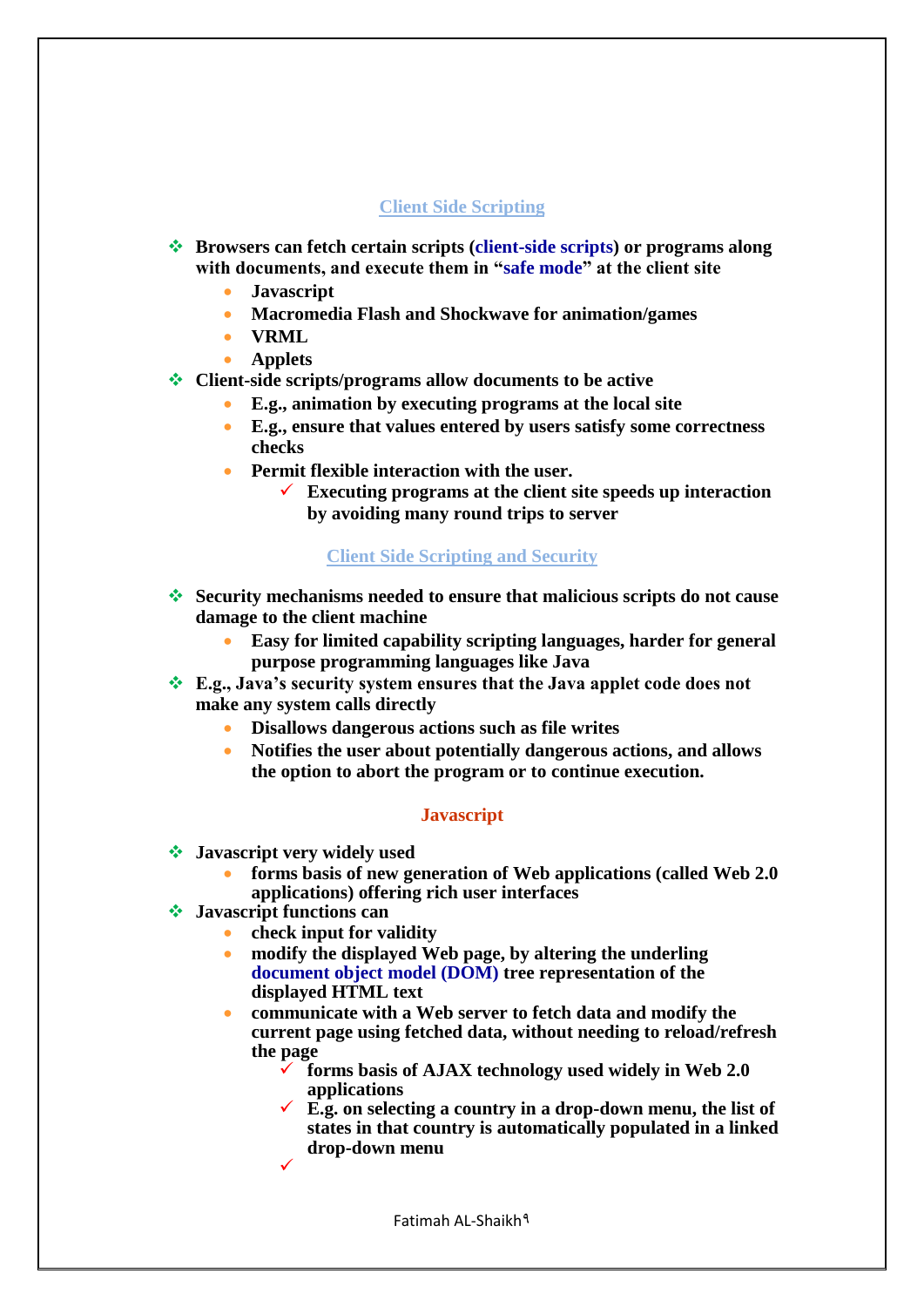## **Javascript**

```
 Example of Javascript used to validate form input
   <html> <head>
       <script type="text/javascript">
          function validate() {
             var credits=document.getElementById("credits").value;
            if (isNaN(credits)|| credits\leq=0 || credits>=16) {
                alert("Credits must be a number greater than 0 and less than 
       16");
                return false
            }
           }
       </script>
   </head> <br/>body>
       <form action="createCourse" onsubmit="return validate()">
          Title: <input type="text" id="title" size="20"><br />
          Credits: <input type="text" id="credits" size="2"><br />
           <Input type="submit" value="Submit">
       </form>
   </body> </html>
```
**Application Architectures**

## **Application layers**

- **Presentation or user interface**
	- **model-view-controller (MVC) architecture**
		- **model: business logic**
		- **view: presentation of data, depends on display device**
		- **controller: receives events, executes actions, and returns a view to the user**
- **business-logic layer** 
	- **provides high level view of data and actions on data**
		- **often using an object data model**
	- **hides details of data storage schema**
- **data access layer**
	- **interfaces between business logic layer and the underlying database**
	- **provides mapping from object model of business layer to relational model of database**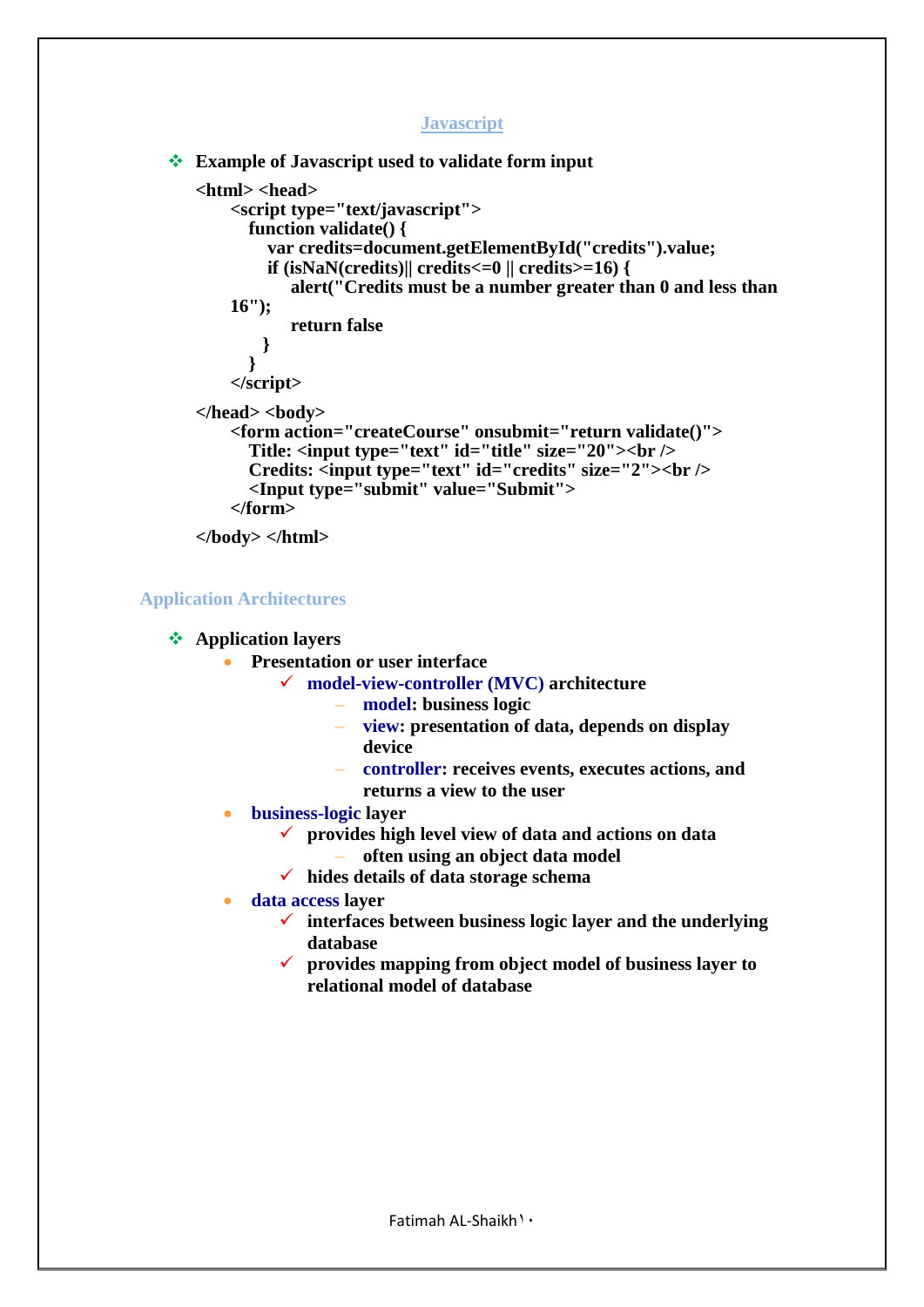## **Application Architecture**



Web/Application Server

## **Business Logic Layer**

- **Provides abstractions of entities**
- **e.g. students, instructors, courses, etc**
- **Enforces business rules for carrying out actions**
	- **E.g. student can enroll in a class only if she has completed prerequsites, and has paid her tuition fees**
- **Supports workflows which define how a task involving multiple participants is to be carried out**
	- **E.g. how to process application by a student applying to a university**
	- **Sequence of steps to carry out task**
	- **Error handling**
		- **e.g. what to do if recommendation letters not received on time**
	- **Workflows discussed in Section 26.2**

## **Object-Relational Mapping**

- **Allows application code to be written on top of object-oriented data model, while storing data in a traditional relational database**
	- **alternative: implement object-oriented or object-relational database to store object model**
		- **has not been commercially successful**
- **Schema designer has to provide a mapping between object data and relational schema**
	- **e.g. Java class** *Student* **mapped to relation** *student,* **with corresponding mapping of attributes**
	- **An object can map to multiple tuples in multiple relations**
- **Application opens a session, which connects to the database**
- **Objects can be created and saved to the database using session.save(object)**
	- **mapping used to create appropriate tuples in the database**
- **Query can be run to retrieve objects satisfying specified predicates**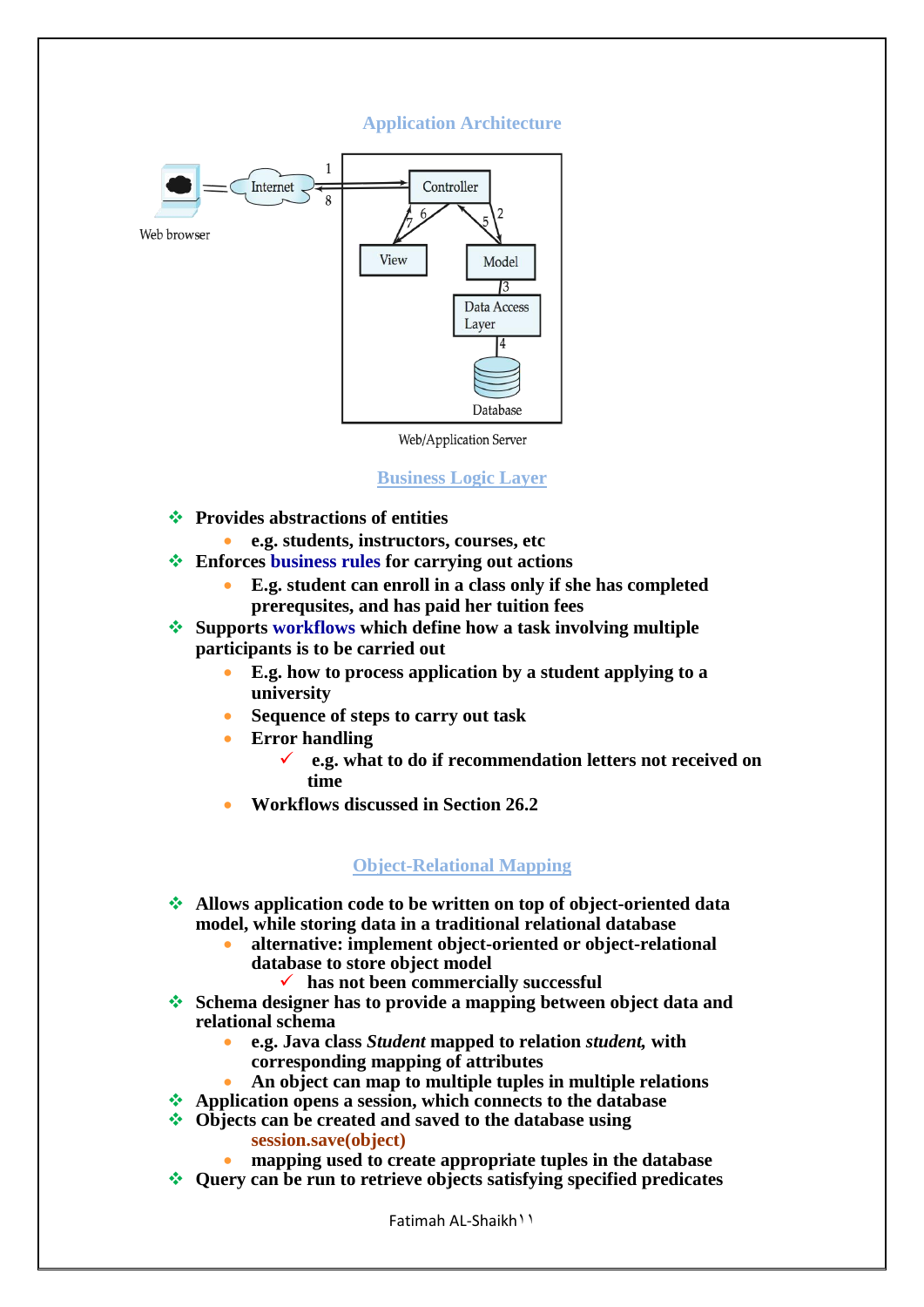## **Object-Relational Mapping and Hibernate (Cont.)**

- **The Hibernate object-relational mapping system is widely used**
	- **public domain system, runs on a variety of database systems**
	- **supports a query language that can express complex queries involving joins**
		- **translates queries into SQL queries**
	- **allows relationships to be mapped to sets associated with objects**
		- **e.g. courses taken by a student can be a set in Student object**
	- **See book for Hibernate code example**
- **The Entity Data Model developed by Microsoft**
	- **provides an entity-relationship model directly to application**
	- **maps data between entity data model and underlying storage, which can be relational**
	- **Entity SQL language operates directly on Entity Data Model**

## **Web Services**

- **Allow data on Web to be accessed using remote procedure call mechanism**
- **Two approaches are widely used**
	- **Representation State Transfer (REST): allows use of standard** 
		- **HTTP request to a URL to execute a request and return data**
			- **returned data is encoded either in XML, or in JavaScript Object Notation (JSON)**
	- **Big Web Services:** 
		- **uses XML representation for sending request data, as well as for returning results**
		- **standard protocol layer built on top of HTTP**
		- **See Section 23.7.3**

## **Disconnected Operations**

- **Tools for applications to use the Web when connected, but operate locally when disconnected from the Web**
	- **E.g. Google Gears browser plugin**
		- **Provide a local database, a local Web server and support for execution of JavaScript at the client**
		- **JavaScript code using Gears can function identically on any OS/browser platform**
	- **Adobe AIR software provides similar functionality outside of Web browser**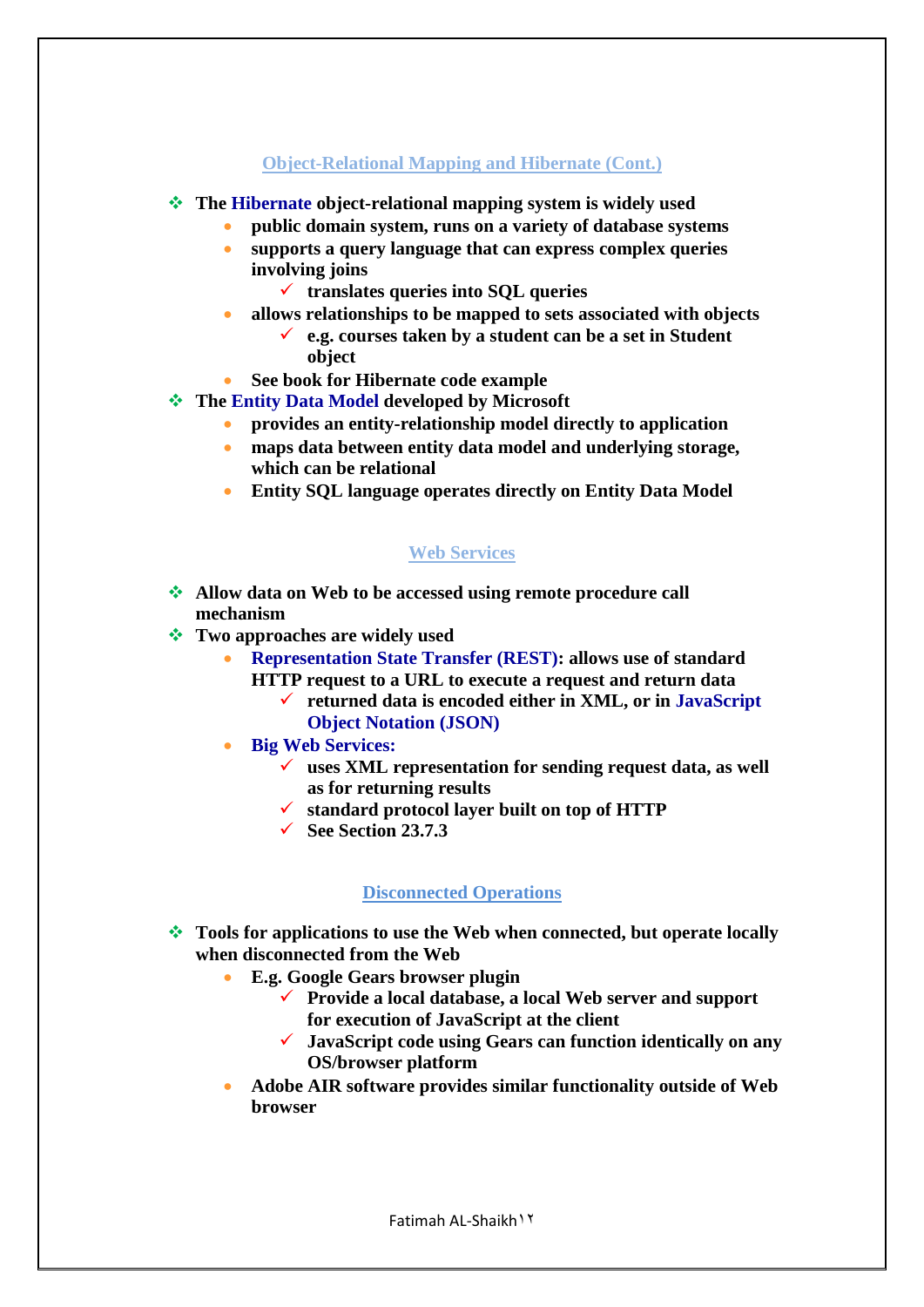## **Rapid Application Development**

- **A lot of effort is required to develop Web application interfaces**
	- **more so, to support rich interaction functionality associated with Web 2.0 applications**
- **Several approaches to speed up application development**
	- **Function library to generate user-interface elements**
	- **Drag-and-drop features in an IDE to create user-interface elements**
	- **Automatically generate code for user interface from a declarative specification**
- **Above features have been in used as part of rapid application**
- **development (RAD) tools even before advent of Web**
- *❖* **Web application development frameworks** 
	- **Java Server Faces (JSF) includes JSP tag library**
	- **•** Ruby on Rails
		- **Allows easy creation of simple CRUD (create, read, update and delete) interfaces by code generation from database schema or object model**

## **ASP.NET and Visual Studio**

- **ASP.NET provides a variety of controls that are interpreted at server, and generate HTML code**
- **Visual Studio provides drag-and-drop development using these controls**
	- **E.g. menus and list boxes can be associated with DataSet object**
		- **Validator controls (constraints) can be added to form input fields JavaScript to enforce constraints at client, and separately enforced at server**
		- **User actions such as selecting a value from a menu can be associated with actions at server**
	- **DataGrid provides convenient way of displaying SQL query results in tabular format**

## **Application Performance**

## **Improving Web Server Performance**

- **Performance is an issue for popular Web sites** 
	- **May be accessed by millions of users every day, thousands of requests per second at peak time**
- **Caching techniques used to reduce cost of serving pages by exploiting commonalities between requests**
	- **At the server site:**
		- **Caching of JDBC connections between servlet requests** – **a.k.a. connection pooling**
		- **Caching results of database queries**
			- **Cached results must be updated if underlying**
			- **database changes**
		- **Caching of generated HTML**
	- **At the client"s network**
		- **Caching of pages by Web proxy**

Fatimah AL-Shaikh13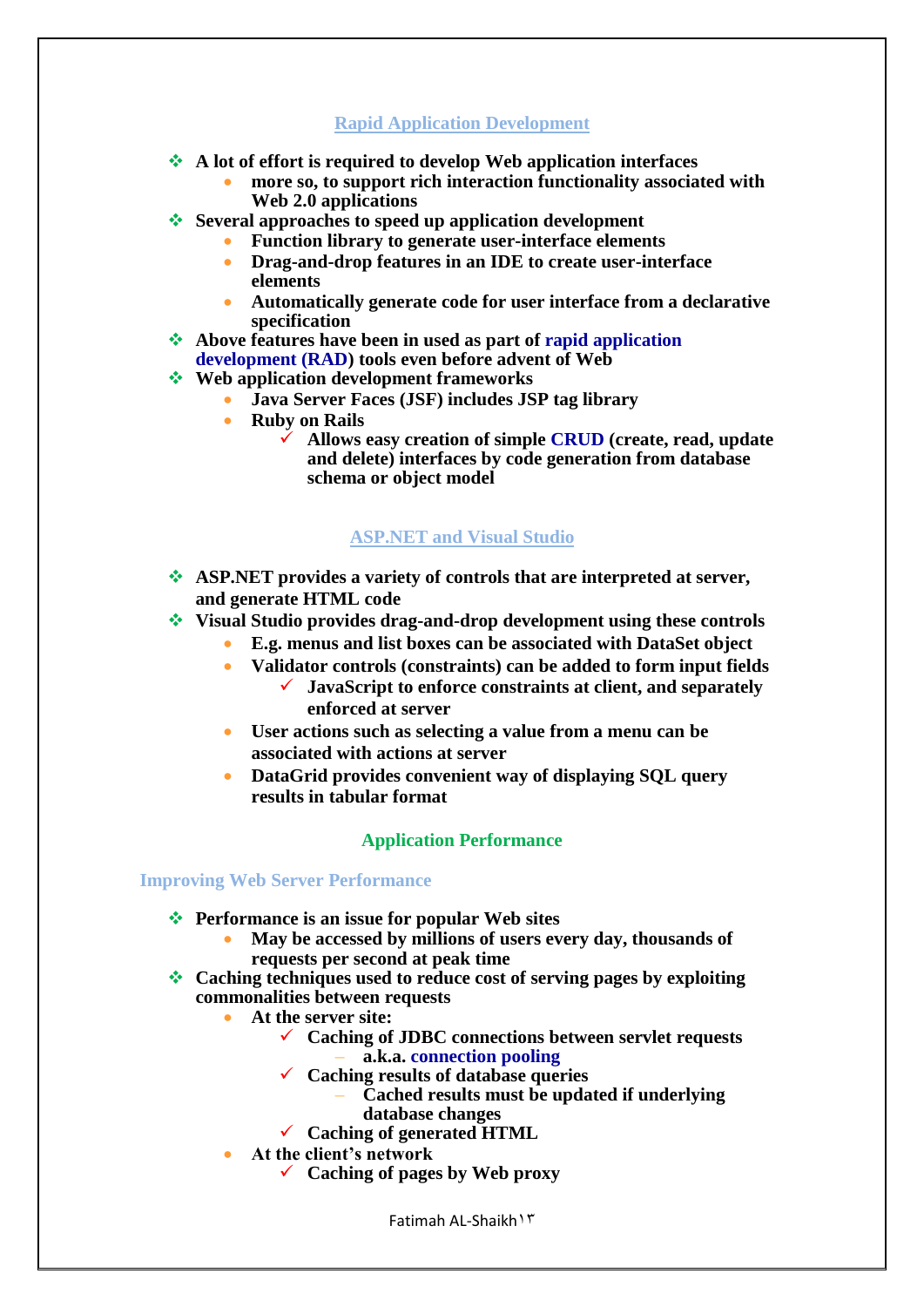## **Application Security**

#### **SQL Injection**

- **❖** Suppose query is constructed using
	- **"select \* from instructor where name = "" + name + """**
- **Suppose the user, instead of entering a name, enters:**
	- $X'$  or  $Y' = Y$
- *<b>* **then the resulting statement becomes:** 
	- "select \* from instructor where name =  $" + "X"$  or  $'Y' = Y'' +$ **"""**
	- **which is:**
		- $\checkmark$  select \* from instructor where name = 'X' or 'Y' = 'Y'
	- **User could have even used**
		- $\checkmark$  X'; update instructor set salary = salary + 10000; --
- **Prepared statement internally uses:"select \* from instructor where name**   $=$  'X\' or \'Y\' = \'Y'
- **Always use prepared statements, with user inputs as parameters**
- **Is the following prepared statemen secure?** 
	- **conn.prepareStatement("select \* from instructor where name = ""**   $+$  name  $+$   $"''$

#### **Cross Site Scripting**

- **HTML code on one page executes action on another page**
	- **E.g.**  $\langle \text{img src} = \rangle$ **[http://mybank.com/transfermoney?amount=1000&toaccount=145](http://mybank.com/transfermoney?amount=1000&toaccount=14523) [23>](http://mybank.com/transfermoney?amount=1000&toaccount=14523)**
	- **Risk: if user viewing page with above code is currently logged into mybank, the transfer may succeed**
	- **Above example simplistic, since GET method is normally not used for updates, but if the code were instead a script, it could execute POST methods**
- **Above vulnerability called cross-site scripting (XSS) or cross-site request forgery (XSRF or CSRF)**
- **Prevent your web site from being used to launch XSS or XSRF attacks Disallow HTML tags in text input provided by users, using** 
	- **functions to detect and strip such tags**
- **Protect your web site from XSS/XSRF attacks launched from other sites ..next slide**

Fatimah AL-Shaikh  $\frac{2}{5}$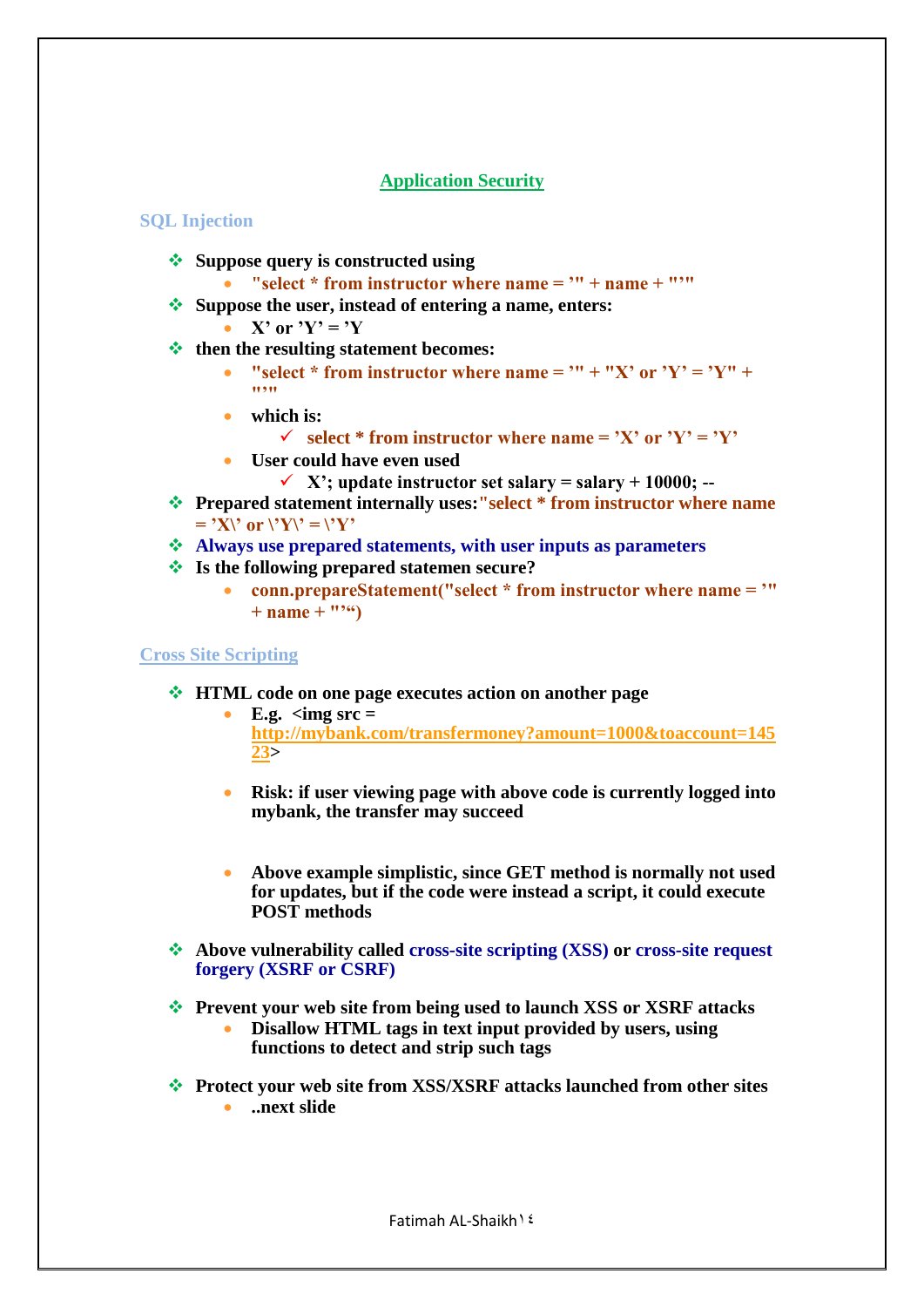## **Cross Site Scripting**

- **Protect your web site from XSS/XSRF attacks launched from other sites**
	- **Use referer value (URL of page from where a link was clicked) provided by the HTTP protocol, to check that the link was followed from a valid page served from same site, not another site**
	- **Ensure IP of request is same as IP from where the user was authenticated**
		- **prevents hijacking of cookie by malicious user**
	- **Never use a GET method to perform any updates**
		- **This is actually recommended by HTTP standard**

#### **Password Leakage**

- **Never store passwords, such as database passwords, in clear text in scripts that may be accessible to users**
	- **E.g. in files in a directory accessible to a web server**
		- **Normally, web server will execute, but not provide source of script files such as file.jsp or file.php, but source of editor backup files such as file.jsp~, or .file.jsp.swp may be served**
- **Restrict access to database server from IPs of machines running application servers**
	- **Most databases allow restriction of access by source IP address**

## **Application Authentication**

- **Single factor authentication such as passwords too risky for critical applications**
	- **guessing of passwords, sniffing of packets if passwords are not encrypted**
	- **passwords reused by user across sites**
	- **spyware which captures password**
- **Two-factor authentication**
	- **e.g. password plus one-time password sent by SMS**
	- **e.g. password plus one-time password devices**
		- **device generates a new pseudo-random number every minute, and displays to user**
		- **user enters the current number as password**
		- **application server generates same sequence of pseudorandom numbers to check that the number is correct.**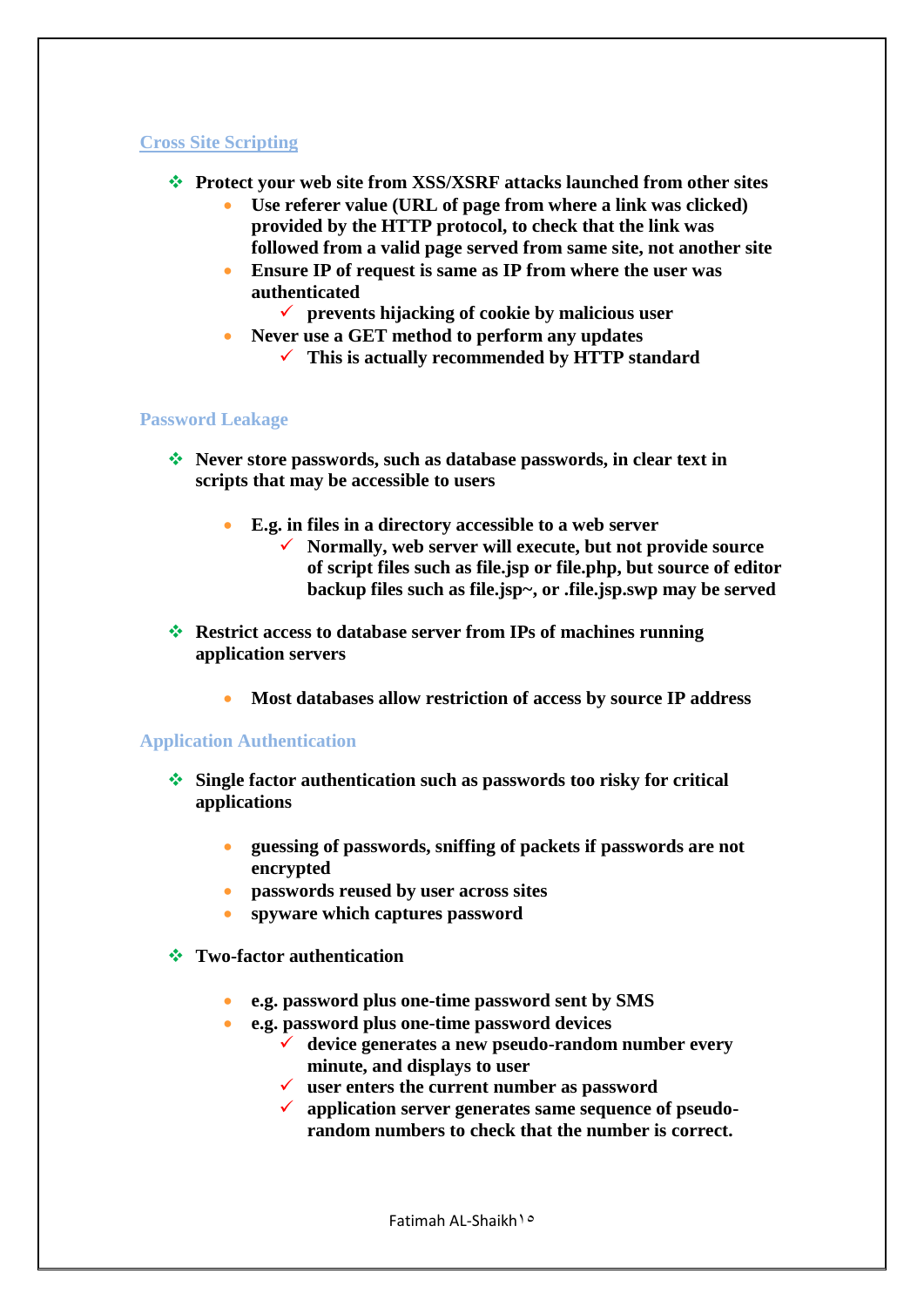## **Application Authentication**

- **Man-in-the-middle attack**
	- **E.g. web site that pretends to be mybank.com, and passes on requests from user to mybank.com, and passes results back to user**
	- **Even two-factor authentication cannot prevent such attacks**
- **Solution: authenticate Web site to user, using digital certificates, along with secure http protocol**
- **Central authentication within an organization**
	- **application redirects to central authentication service for authentication**
	- **avoids multiplicity of sites having access to user"s password**
	- **LDAP or Active Directory used for authentication Single Sign-On**
- **Single sign-on allows user to be authenticated once, and applications can communicate with authentication service to verify user"s identity without repeatedly entering passwords**
- **Security Assertion Markup Language (SAML) standard for exchanging authentication and authorization information across security domains**
	- **e.g. user from Yale signs on to external application such as acm.org using userid [joe@yale.edu](mailto:joe@yale.edu)**
	- **application communicates with Web-based authentication service at Yale to authenticate user, and find what the user is authorized to do by Yale (e.g. access certain journals)**
- **OpenID standard allows sharing of authentication across organizations e.g. application allows user to choose Yahoo! as OpenID authentication provider, and redirects user to Yahoo! for authentication**

## **Application-Level Authorization**

- **Current SQL standard does not allow fine-grained authorization such as "students can see their own grades, but not other"s grades"**
	- **Problem 1: Database has no idea who are application users**
	- **Problem 2: SQL authorization is at the level of tables, or columns of tables, but not to specific rows of a table**
- $\triangle$  One workaround: use views such as

 **create view** *studentTakes* **as**

**select \*from** *takes* where *takes.ID* = *syscontext.user*  $id()$ 

- where syscontext.user id() provides end user identity
	- **end user identity must be provided to the database by the application**
- **Having multiple such views is cumbersome**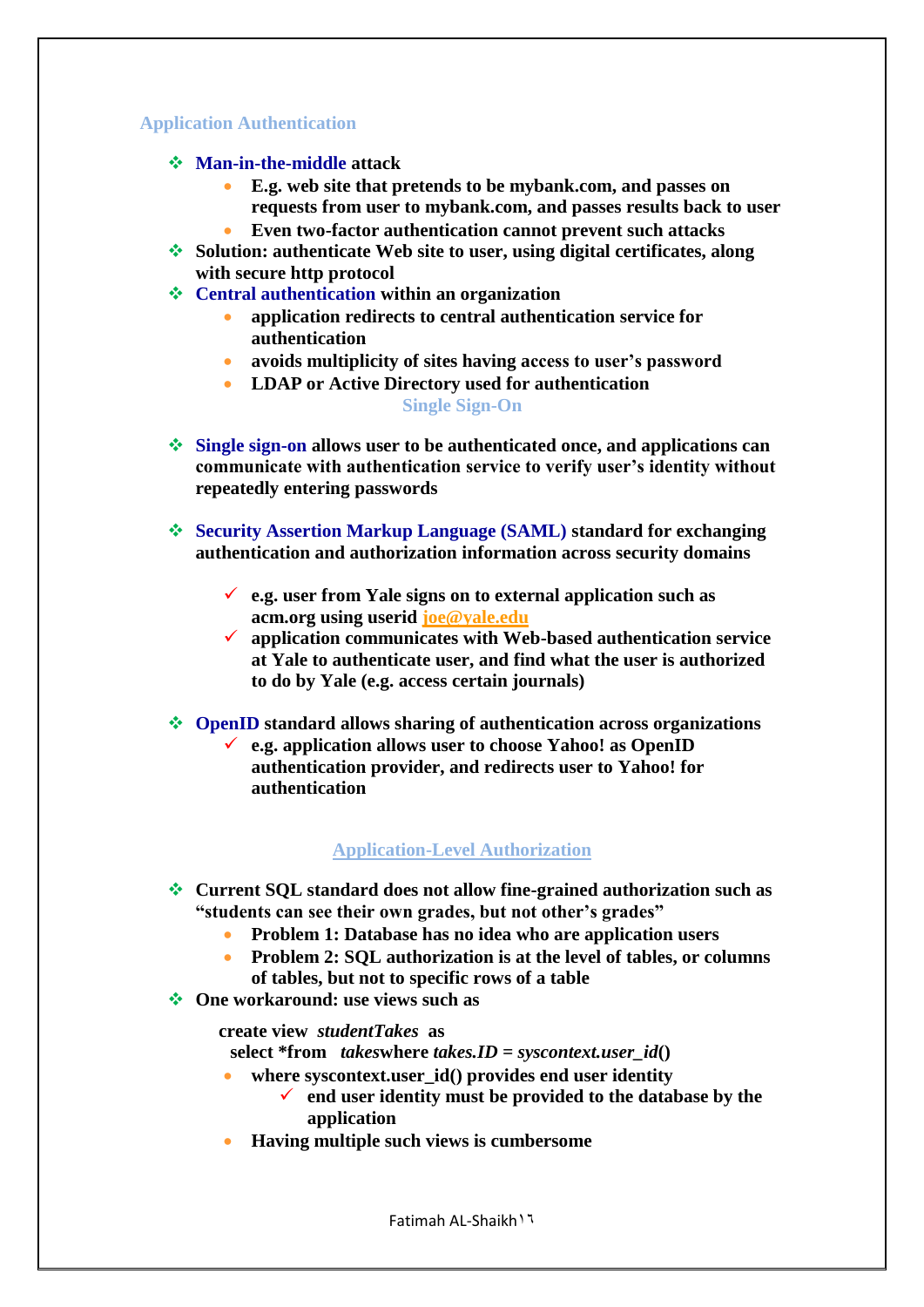## **Application-Level Authorization (Cont.)**

- **Currently, authorization is done entirely in application**
- **Entire application code has access to entire database large surface area, making protection harder**
- **Alternative: fine-grained (row-level) authorization schemes**
	- **extensions to SQL authorization proposed but not currently implemented**
	- **Oracle Virtual Private Database (VPD) allows predicates to be added transparently to all SQL queries, to enforce fine-grained authorization**
		- $\checkmark$  e.g. add *ID*= *sys* context.user *id*() to all queries on student **relation if user is a student**

## **Audit Trails**

- **Applications must log actions to an audit trail, to detect who carried out an update, or accessed some sensitive data**
- **Audit trails used after-the-fact to** 
	- **detect security breaches**
	- **repair damage caused by security breach**
	- **trace who carried out the breach**
- **Audit trails needed at**
	- **Database level, and at**
	- **Application level**

## **Encryption**

- **Data may be** *encrypted* **when database authorization provisions do not offer sufficient protection.**
- **Properties of good encryption technique:** 
	- **Relatively simple for authorized users to encrypt and decrypt data.**
	- **Encryption scheme depends not on the secrecy of the algorithm but on the secrecy of a parameter of the algorithm called the encryption key.**
	- **Extremely difficult for an intruder to determine the encryption key.**
- **Symmetric-key encryption: same key used for encryption and for decryption**
- **Public-key encryption (a.k.a. asymmentric-key encryption): use different keys for encryption and decryption**
	- **encryption key can be public, decryption key secret**
	- $\bullet$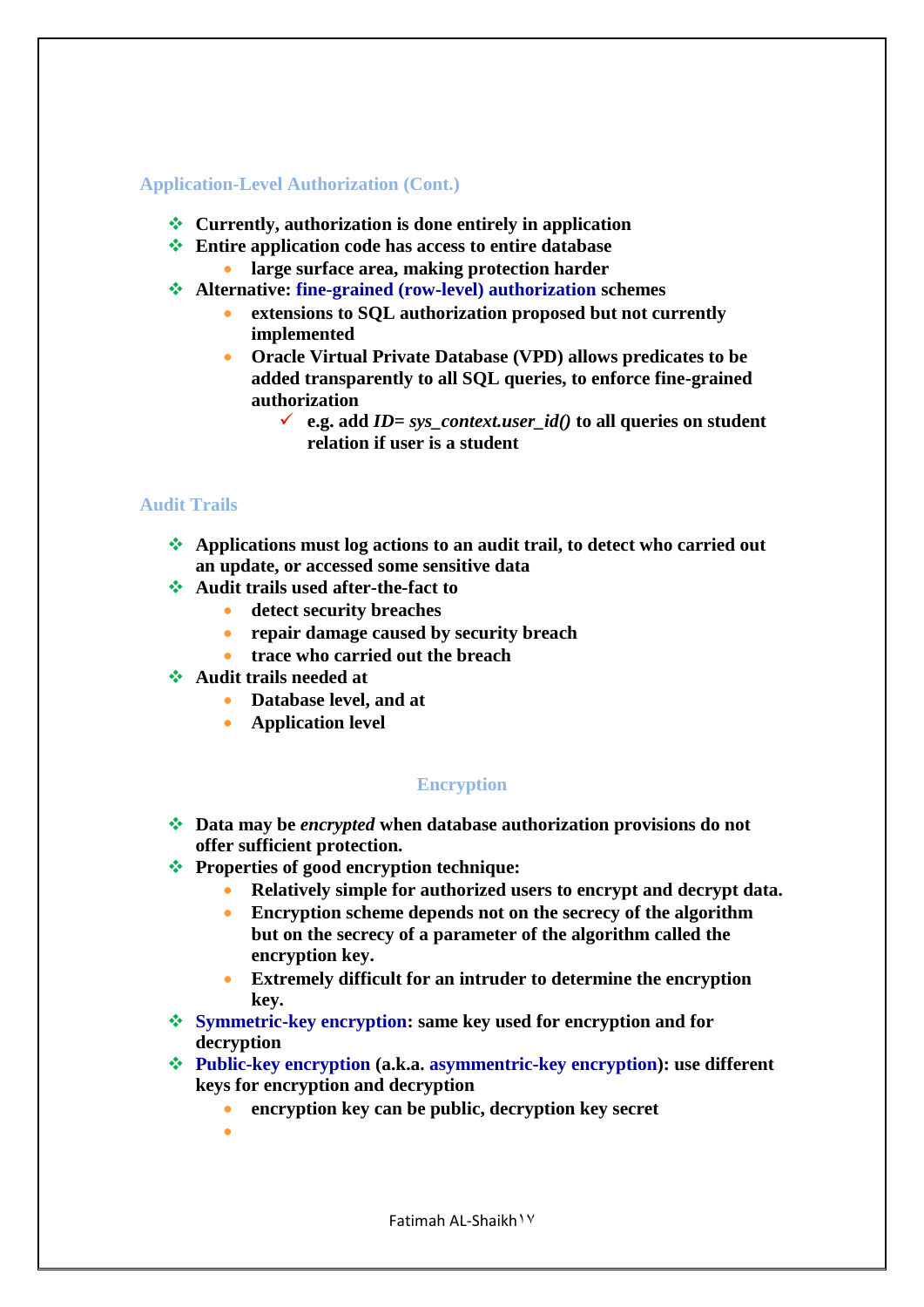## **Encryption (Cont.)**

- *Data Encryption Standard* **(DES) substitutes characters and rearranges their order on the basis of an encryption key which is provided to authorized users via a secure mechanism. Scheme is no more secure than the key transmission mechanism since the key has to be shared.**
- **Advanced Encryption Standard (AES) is a new standard replacing DES, and is based on the Rijndael algorithm, but is also dependent on shared secret keys.**
- *Public-key encryption* **is based on each user having two keys:**
	- *public key* **– publicly published key used to encrypt data, but cannot be used to decrypt data**
	- *private key* **-- key known only to individual user, and used to decrypt data. Need not be transmitted to the site doing encryption.**

 **Encryption scheme is such that it is impossible or extremely hard to decrypt data given only the public key.**

- **The RSA public-key encryption scheme is based on the hardness of factoring a very large number (100's of digits) into its prime components**
- **Hybrid schemes combining public key and private key encryption for efficient encryption of large amounts of data**
- **Encryption of small values such as identifiers or names vulnerable to dictionary attacks** 
	- **especially if encryption key is publicly available**
	- **but even otherwise, statistical information such as frequency of occurrence can be used to reveal content of encrypted data**
	- **Can be deterred by adding extra random bits to the end of the value, before encryption, and removing them after decryption**
		- **same value will have different encrypted forms each time it is encrypted, preventing both above attacks**
		- **extra bits are called salt bits**

## **Encryption in Databases**

- $}$  **Database widely support encryption**
- $\div$  Different levels of encryption:
	- **disk block**
		- **every disk block encrypted using key available in databasesystem software.**
		- **Even if attacker gets access to database data, decryption cannot be done without access to the key.**
	- **Entire relations, or specific attributes of relations**
		- **non-sensitive relations, or non-sensitive attributes of relations need not be encrypted**
		- **however, attributes involved in primary/foreign key constraints cannot be encrypted.**
- **Storage of encryption or decryption keys** 
	- **typically, single master key used to protect multiple encryption/decryption keys stored in database**
		-
- **Alternative: encryption/decryption is done in application, before sending values to the database**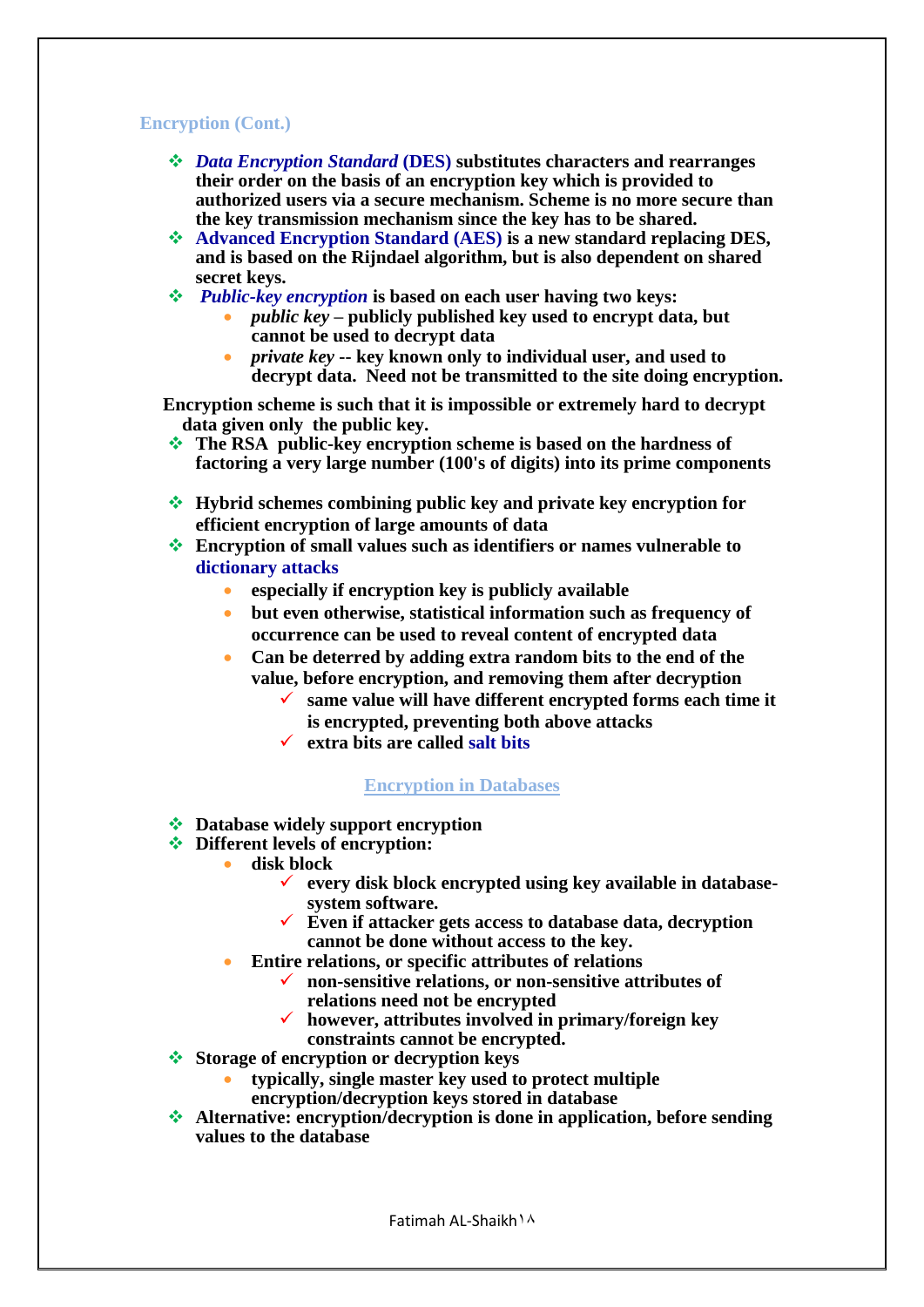# **Encryption and Authentication**

- **Password based authentication is widely used, but is susceptible to sniffing on a network.**
- **Challenge-response systems avoid transmission of passwords**
	- **DB sends a (randomly generated) challenge string to user.**
	- **User encrypts string and returns result.**
	- **DB verifies identity by decrypting result**
	- **Can use public-key encryption system by DB sending a message encrypted using user"s public key, and user decrypting and sending the message back.**
- **Digital signatures are used to verify authenticity of data**
	- **E.g., use private key (in reverse) to encrypt data, and anyone can verify authenticity by using public key (in reverse) to decrypt data. Only holder of private key could have created the encrypted data.**
	- **Digital signatures also help ensure nonrepudiation: sender cannot later claim to have not created the data**

## **End of Chapter**

## **Digital Certificates**

- **Digital certificates are used to verify authenticity of public keys.**
- **Problem: when you communicate with a web site, how do you know if you are talking with the genuine web site or an imposter?**
	- **Solution: use the public key of the web site**
	- **Problem: how to verify if the public key itself is genuine?**
- **Solution:**
	- **Every client (e.g., browser) has public keys of a few root-level certification authorities**
	- **A site can get its name/URL and public key signed by a certification authority: signed document is called a certificate**
	- **Client can use public key of certification authority to verify certificate**
	- **Multiple levels of certification authorities can exist. Each certification authority** 
		- **presents its own public-key certificate signed by a higher level authority, and**
		- **uses its private key to sign the certificate of other web sites/authorities**